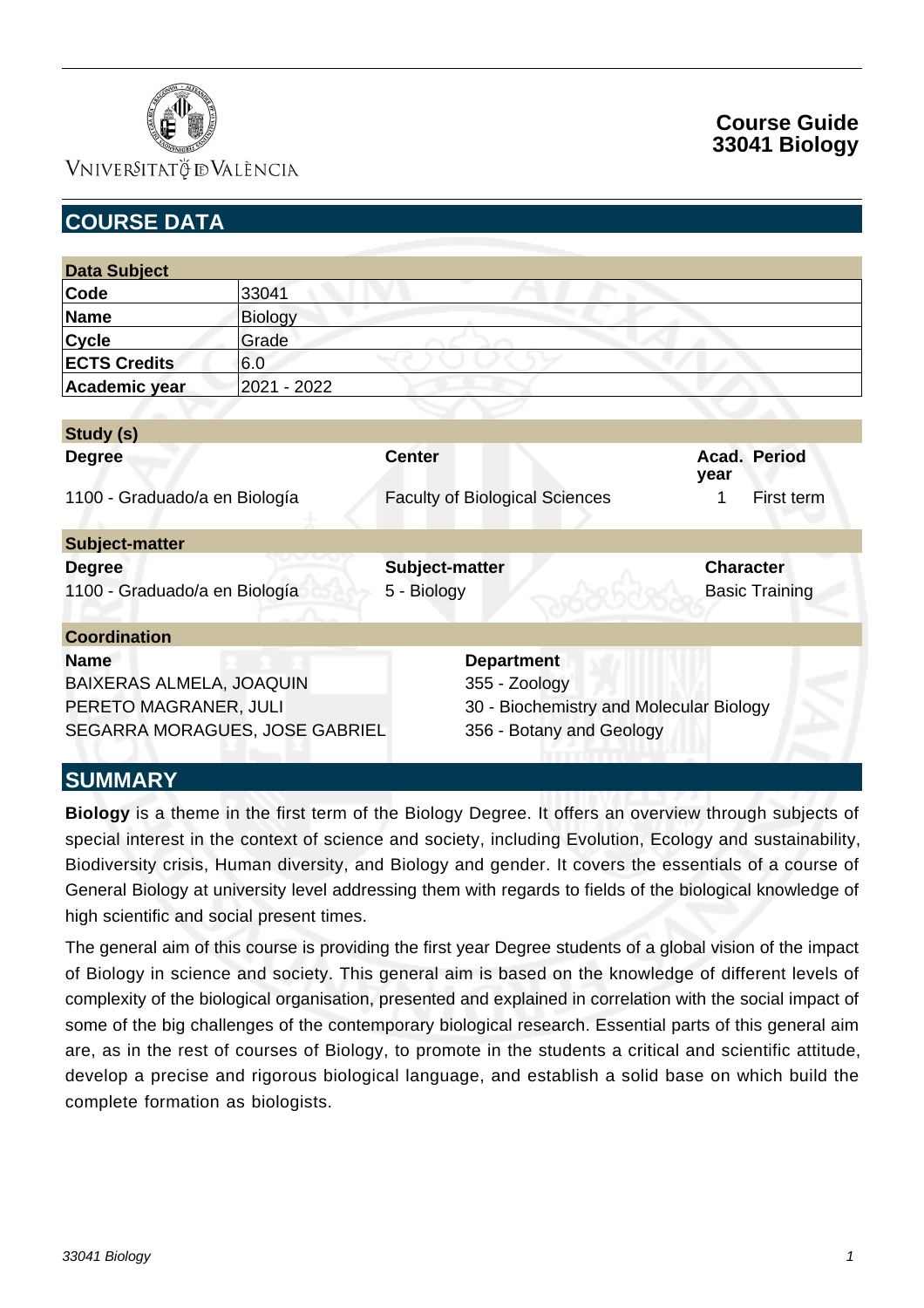

## **Course Guide 33041 Biology**

The contents of the Biology course have been designed considering its teaching context in a wider matter of 30 ECTS, including other deeper aspects. Therefore, Biology bases on the contents included in any modern textbook of biology as the fundamental knowledge of this science, the structure of study and specialities, although some of them are briefly attended since they are addressed in greater depth in other courses of the same academic year, with which there is a coordination of contents, as well as of complementary formative activities. In concrete, the structure of the cell and the cellular cycle is addressed in 'Structure of the cell' and the biological evolution is object of 'The tree of the life'. Although the references to these two 'thematic areas' will be constant, the program of Biology will develop specifically no concept in association.

The program has to be also sensitive to the emphasis with which biochemistry and molecular biology are treated during the last course of high school. This part of biology has been removed from the lecture sessions and collected in a thematic block 1, assisted by means of tutorials. Our students intensively review these topics on the base of problems and classical experiments, and they will have also self-study materials.

The thematic blocks 2, 3 and 4 are presented along 22 classroom sessions, condensing the maximum of attendance of the student. Students will receive orientation to the study of the biology concentrated in key aspects. These contents consider the background that the student brings from the high school and that afterwards will be refined along the Degree.

# **PREVIOUS KNOWLEDGE**

#### **Relationship to other subjects of the same degree**

There are no specified enrollment restrictions with other subjects of the curriculum.

#### **Other requirements**

No requirements or previosus recommendations

# **OUTCOMES**

#### **1100 - Graduado/a en Biología**

- Situar la Biología en el contexto de la ciencia a través del conocimiento de algunos de sus grandes temas y problemáticas en el mundo actual.
- Capacidad de análisis, síntesis, trabajo metódico y riguroso.
- Capacidad de análisis crítico de textos científicos.
- Manejo del inglés científico.
- Develop the capacity for organisation and planning.
- Capacidad de presentación escrita y oral de datos científicos.
- Capacidad de divulgación del conocimiento científico.
- Habilidad para el trabajo en equipo.
- Conocimiento y respeto de la diversidad cultural humana.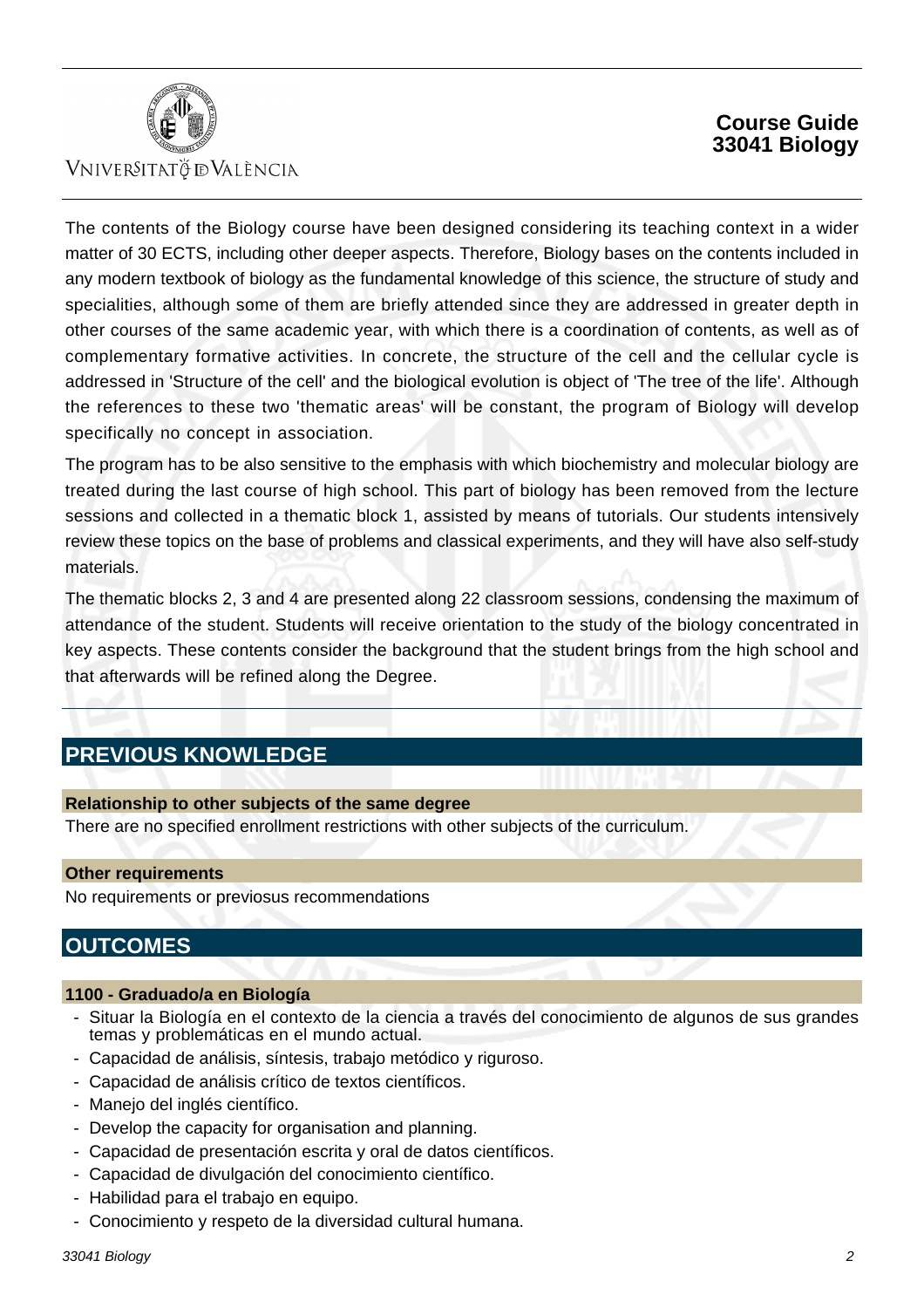

## **Course Guide 33041 Biology**

- Capacidad de valoración de los riesgos medioambientales y de las crisis de biodiversidad.
- Compromiso con la conservación y con el desarrollo sostenible.
- Compromiso con la defensa y práctica de las políticas de igualdad.
- Identificar relaciones entre la ciencia y la sociedad.
- Analizar los valores culturales implícitos en los saberes y prácticas de la ciencia.
- Analizar dilemas éticos derivados de la aplicación de la tecnología y de su uso social.
- Capacidad para divulgar la ciencia.

### **Skills**

To locate Biology in the context of science through the knowledge of some of the major and subjects, problematic in the current world.

Capacity of analysis, synthesis, methodical and rigorous work.

To prepare and present seminars.

To elaborate synopsis and critical book reviews.

To elaborate synopsis and essays on texts of biological and scientific content.

To obtain scientific information and have criterion to evaluate the validity.

Capacity of disseminating the scientific knowledge.

### **Social abilities**

Skill for the work in team.

Knowledge and concerning on the human cultural diversity.

Capacity of estimation of environmental risks and the biodiversity crisis.

Commitment with the conservation and with the sustainable development.

Commitment with the defence and practical of the equality policy.

# **DESCRIPTION OF CONTENTS**

#### **1. Biomolecules**

- 1.1. The chemical components of the cell. Water. Carbon chemistry. Kinds of biomolecules.
- 1.2. Proteins: infrastructure and cell working force.
- 1.3. Nucleic acids: storage and transmission of genetic information.
- 1.4. Lipids and membranes.
- 1.5. A tour of the cell: biomolecules in cellular context.

#### **2. Molecular and cellular bases of life**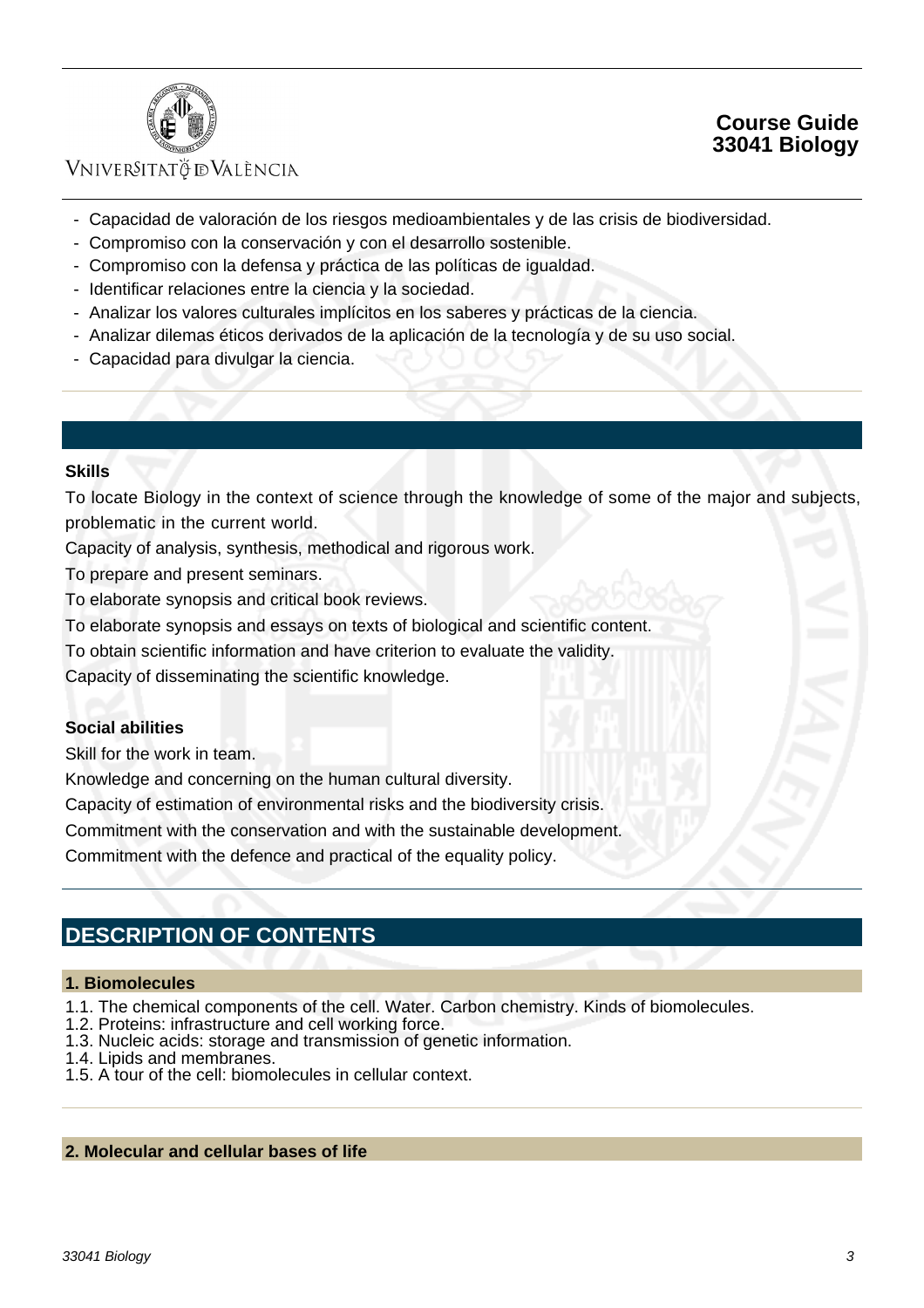



- 2.1. Levels of organisation in Biology. Two types of cell. Systems Biology and regulation. Diversity. Evolution explains unity and diversity. Research approaches in Biology. Science, technology and society. 2.2. Metabolic and ecological context of biomolecules.
- 2.3. From gene to protein: gene expression.
- 2.4. Cell cycle.
- 2.5. Systems Biology and omic techniques.
- 2.6. Recombinant DNA technology.

### **3. Diversity, biological form and function**

- 3.1. Archaea and Bacteria.
- 3.2. Protists I.
- 3.3. Protists II.
- 3.4. Briophites and Pteridophites.
- 3.5. Seed plants.
- 3.6. Fungi.
- 3.7. Animal form and fucntion.
- 3.8. Animal reproduction and development.
- 3.9. Animal diversity.
- 3.10. Animal behaviour.

#### **4. Ecology**

- 4.1. Introduction to Ecology.
- 4.2. Ecology of populations.
- 4.3. Ecology of communities.
- 4.4. Ecology of ecosystems and conservation.

## **WORKLOAD**

| <b>ACTIVITY</b>                 |              | <b>Hours</b> | % To be attended |
|---------------------------------|--------------|--------------|------------------|
| Theory classes                  |              | 34,00        | 100              |
| <b>Tutorials</b>                |              | 4,00         | 100              |
| Development of group work       |              | 10,00        |                  |
| Development of individual work  |              | 17,00        |                  |
| Study and independent work      |              | 53,00        |                  |
| Readings supplementary material |              | 10,00        |                  |
|                                 | <b>TOTAL</b> | 128,00       |                  |

# **TEACHING METHODOLOGY**

Different learning activities are used along the course. Except activity 4 (Preparation of seminars), where work is developed in groups, all other proposed activities are individual tasks and as such will be evaluated. The proposed activities are the following: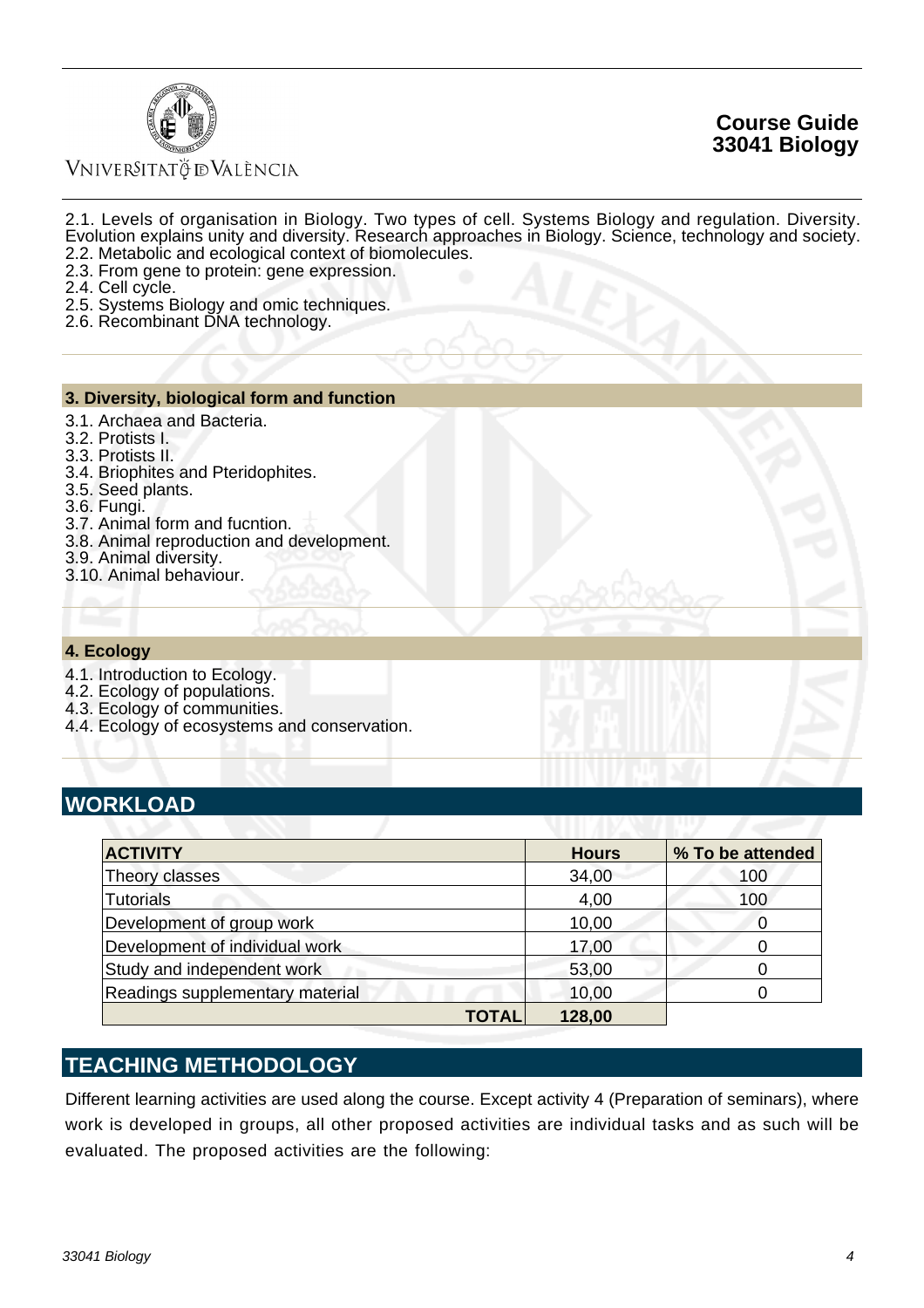

## **Course Guide 33041 Biology**

### **1. Lectures**

The teachers will make brief presentations of fundamental concepts of each topic in interactive classes, using appropriate audiovisual resources that will be accessible to students through the university virtual teaching platform, according to established rules. Students will be advised about adequate literature and resources to be used for further study of the concepts that will also be correlated with the topics of the conferences and seminars that are integrated in the course program. Lectures will be aimed to the preparation of students for attending the conferences. Attendance to these classes is required and teachers can establish controls when appropriate.

### **2. Conferences**

Various topical issues in Biology will be addressed through four conferences scheduled to allow students to connect biological learned concepts and to provide them an integrated and scientific view of the individual concepts covered in the lectures. These conferences will be offered as part of permanent cycles in the Faculty of Biological Sciences or other centers of the University of Valencia, or specifically for the subject. Organized by the curse alternatively the lectures may be followed by streaming or by video conference (recorded or not) in case it may be interesting. Students will draw up a report for each lecture in the format of scientific note or will participate in some related activity. After the first conference a tutorial session will be introduced to discuss the content and style of the notes (see tutorials). Conference attendance is mandatory.

### **3. Book reading (book workshop)**

Reading of one popular science book in the field of Biology, chosen by students from the list of complementary references included in the references. The students will address a reading note. In addition, a colloquium will be organized in a group tutorial session. The tutoring of each book is organized by a different course teacher, which will act as coordinator of the reading (see also section 5. Group tutorials). Besides this activity, which is mandatory, students can read additional titles included in this section or in a more complete list. Reading of secondary texts can never replace the required text and students should contact the teacher in advance.

### **4. Preparation of seminars**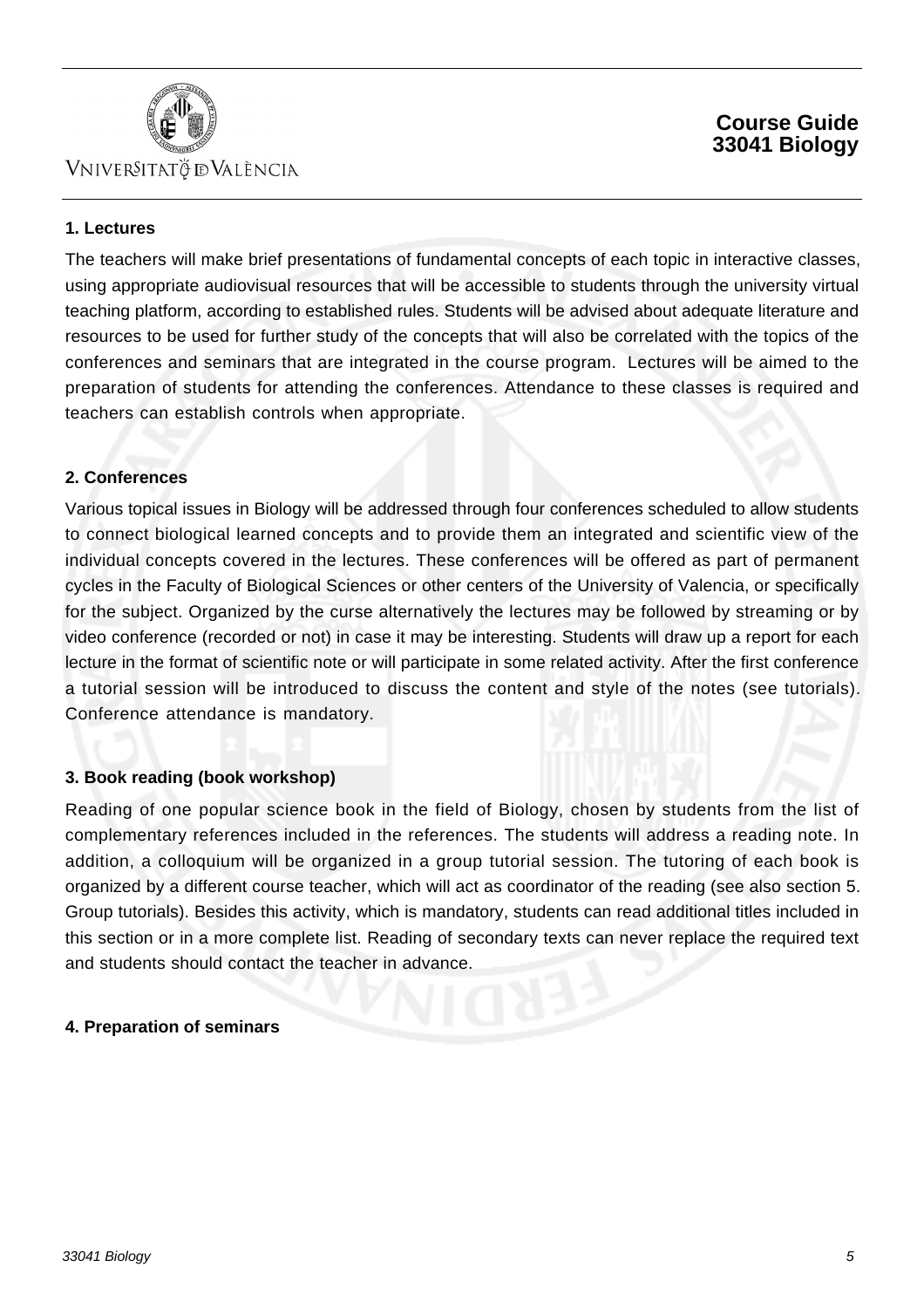

## **Course Guide 33041 Biology**

Seminars of this subject are approached from an interdisciplinary perspective in collaboration to all the other subjects of the course. Students in groups of three will elaborate a poster on a topic proposed by professors at the beginning of the course. To do this, they will have the advice of tutor professors designated for that purpose. A common session to present the posters will be held before the end of the course. In this session, students should explain their work and answer the questions of teachers and other students. All the professors of involved subjects will evaluate the posters jointly. The use of English will be valued. Alternative to this activity other transversal activities endorsed by the CAT may be possible in the framework of some educative innovation project.

### **5. Group tutorial sessions**

Three tutorial sessions in small groups articulated as follows:

 - **Tutorial 1 (1,5 hours): Interpretation of problems and experiments**. The student solves a test relative to classic methods and experiments in biology and prepares individually the responses. Then the group discusses with the teacher the responses. In this tutorial, particular importance is given to biochemistry and molecular biology, so students will have previously available presentations and study guides based on the textbook to help preparation of these issues.

 - **Tutorial 2 (1 hour): Biodiversity: meaning and limits**. For an hour and with previous training through reading and exercises, students discuss the use and abuse of the concept of biodiversity.

- **Tutorial 3 (2 hours): Reading Workshop**. After reading the popular science book, students participate in a workshop. Students should previously elaborate a reading note and prepare questions and concerns about the reading, which may be answered by other students or by the teacher, if necessary. It is expected that students direct discussion. The discussion should be ordered. Students can provide additional reading or criticism if they find them relevant. As the reading tutorial brings together students from different groups, it is programmed out of the standard schedule and properly announced.

Attendance to all the tutorial sessions is compulsory and full attention is expected. Proper participation in these activities is required and will be assessed at the discretion of professors and in those sections that may be related to the specific contents of each tutorial.

### **6. Electronic tutorials.**

Students and teachers will be in contact by means of electronic media. Students can direct specific queries to teachers at any time through the university virtual platform and teachers will use the platform to communicate any schedule change or unexpected events.

### **7. Student autonomous work**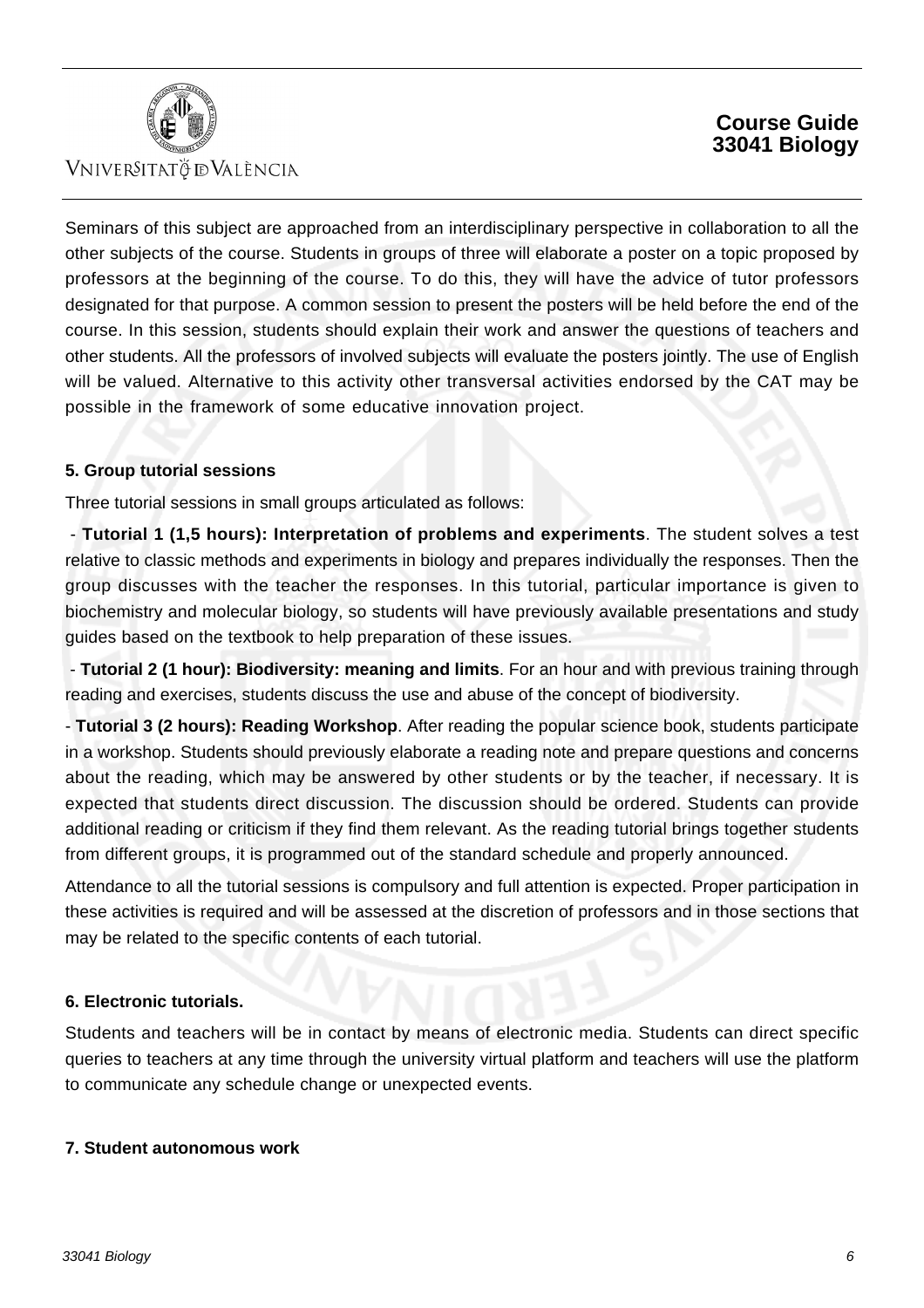

## **Course Guide 33041 Biology**

All the work the student spends in subject preparation, apart from attendance to lectures, seminars, tutorials and exams. It may include exercises through Aula Virtual. It includes various activities: the hours of study to be spent each week to expand and consolidate the knowledge acquired in the classroom, additional work that the teacher can plan throughout the semester to complement the lectures, as the reading of popular science books and the preparation of conference reports mentioned above. Given the variety of such activities, their interaction with the course subject and the importance for evaluation, this course gives special prominence to student's autonomous work.

**Note on language use**: Although a basic linguistic profile (Spanish, Valencian) is assigned to each group, activities organized in common for all groups (attending conferences, reading worshop, etc.) and occasional activities by invited teachers may have different linguistic profile. Therefore students, regardless of the profile of their choice, should be prepared to attend activities in Valencian, Spanish and English.

**Note on crediting**: Because of the teaching/learning methodology used, this course is designed with a proportion of dedication to autonomous work higher than the average, 75% as it was specified in the Verifica document of the degree in Biology. Therefore the actual hours of autonomous work are 112, rather than 90 as listed in paragraph 7 of this guide, maximum non-contact hours allowed by the application.

# **EVALUATION**

Based on the different activities described in the methodology section, continuous evaluation of students will be developed, assessing attendance to all classroom activities, including examinations, the preparation and presentation of all tasks and complementary activities, participation and the degree of involvement in the teaching-learning process. In general, attendance to group tutorial sessions and conferences is mandatory. The unexcused absence or inappropriate behavior may result in a penalty in the overall rating of the course at the discretion of the tutors. **The final mark to pass this subject has to be equal to or greater than 5 point on a 10 points scale.**

Specific aspects to assess are:

**1. Objective test on the basic contents of the course including theoretical and practical issues. The qualification of this test will represent 40% of the final grade**. Special emphasis will be given to the understanding of basic concepts for the development of their biological training and for the achievement of overall objectives of the course. The test will be common to all students of the subject independently of the group to which they belong. The test must be overcome with 5 out of 10 points.

**2. Readings and lectures (50% of the final grade)**: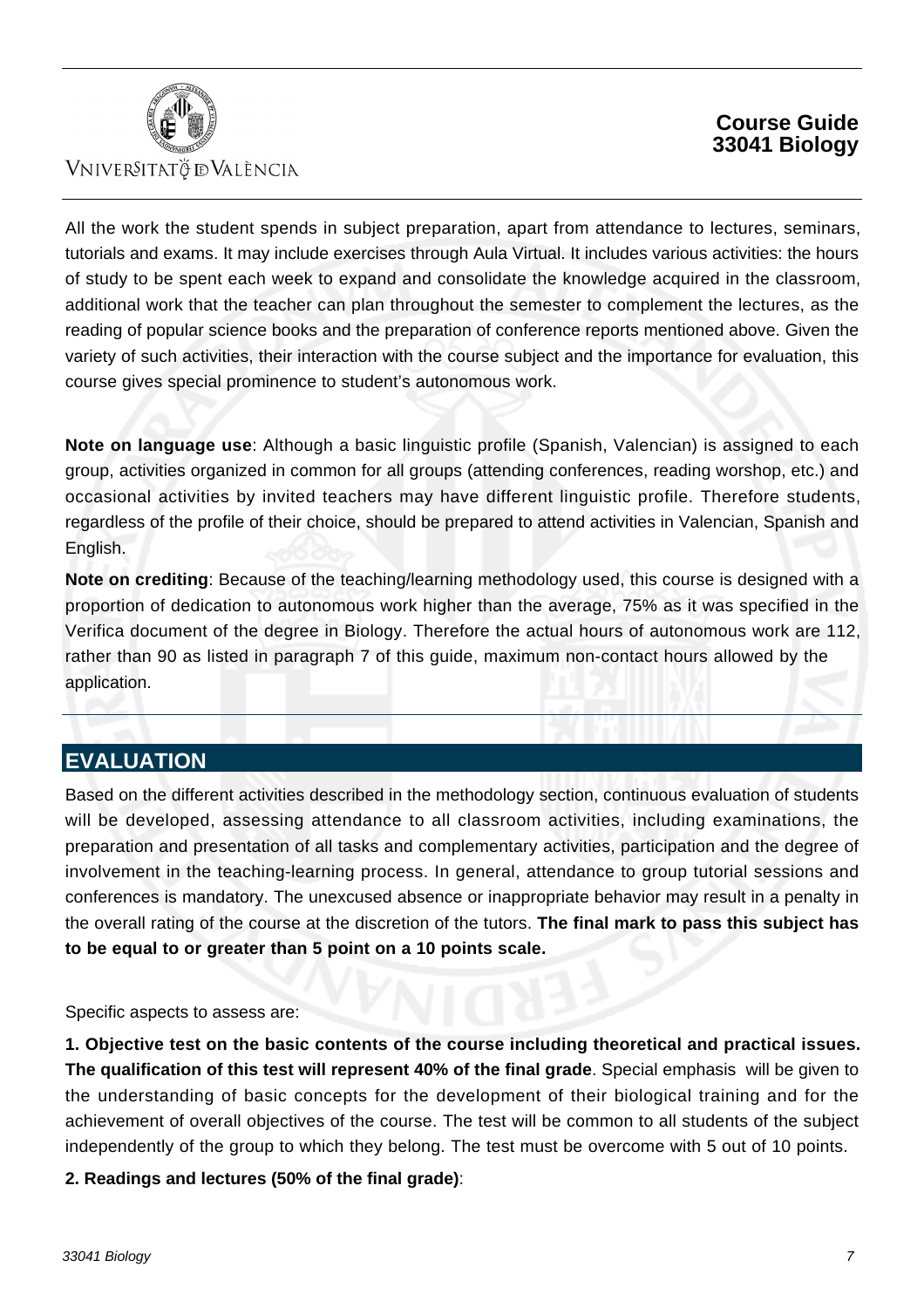## **Course Guide 33041 Biology**



## VNIVERSITATÖ IDVALÈNCIA

 a. **Evaluation of the reading report: 15% of the final grade.** Elaboration of one book reading report is required but presentation of additional reading reports will also be evaluated. The evaluation of this activity will assess the capacity of analysis, criticism and synthesis of scientific texts. It will be required the participation in the colloquium group tutorial session in order to assess active participation.

 b. **Lecture activity: 15 % of the final grade**. The evaluation of this activity will assess the ability to correlate biological knowledge in the context of present science and the capacity to transmit scientific information. Attendance to conferences will be mandatory. Students cannot present conference reports if they did not attend the conference. The first conference work will be supplemented by a group tutorial session in which students will discuss with professors the content of the conference reports, how to deal with this type of activity and its assessment.

 c. **Other exercises. Representing 20% of the final grade.** Tutorials 1 and 2 and its complementary readings as well as tutorial 1 allow questionnaires with training information**.**

**3. Evaluation of interdisciplinary seminar on a poster format** that will represent **10% of the final grade**. The evaluation of this activity will check the ability to obtain scientific information and to establish criteria to assess its validity, the ability of dissemination of scientific knowledge, the ability to teamwork and the ability for oral and public presentation. **Presentation of the poster in English will be highly valued and may involve an extra credit of up to 10%.** The evaluation of this activity will be coordinated and unique for the entire course.

**NOTE 1:** It is important to note that although students attend the same group for most of their activities and are primarily tutored by teachers from this group, teachers of this subject act in a coordinated manner and some activities can be organized and evaluated by teachers outside the assigned group. In this sense, see also the "Note on linguistic profile" in the Methodology section.

**NOTE 2:** Students have two calls each course in which to qualify for paragraph 1 (objective test). However, other activities can only be qualified during the course itself and are not susceptible of a second call (see also Note 5). The teaching team will give all facilities to students that, due to work or illness reasons, properly justified, cannot attend a mandatory classroom activity. However, such measures should be considered exceptional. It is the student's responsibility to notify to their teachers these special situations adequately and, if possible, in advance, and they will be assessed in committee, on an individual basis and in a non-binding way. However, neglecting attendance at tutorials, conferences or exams, delivery of work, monitoring of grades and in general any commitment that marks the calendar of the subject will be interpreted as lack of interest on the part of the student and will generate penalty on the final grade, being able to contribute to a bad evaluation, even to the suspense.

For these activities, assistance excuses will be accepted solely for the following reasons:

(a) illness of the student or serious illness of a member of the student's family. Supporting medical note required.

(b) Death of a member of the student's family. Explanatory documentation required.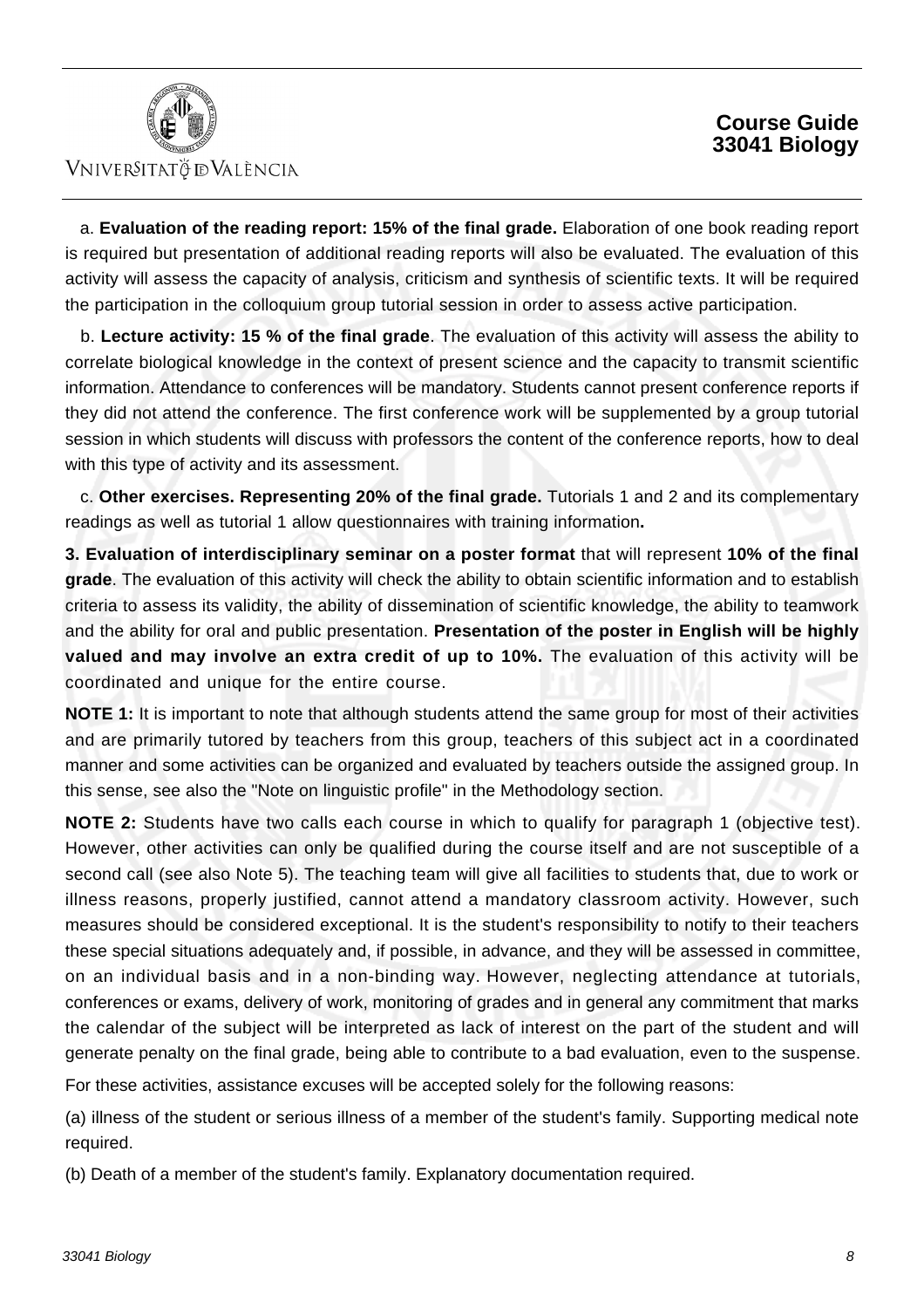

(c) travels organized by subjects of the school itself and upon notification by the corresponding subject degree and when this activity corresponds to subjects programmed into the curriculum required of the student.

(d) assistance to sports on students subject to high performance sports programs or tests belonging to the University team. Explanatory documentation required.

(e) legal or judicial subpoena. Explanatory documentation required.

(f) time incompatibilities arising due to work compatibility. Explanatory documentation required.

(g) in the case of conferences, it will be considered the extreme difficulty in understanding Valencian language as a cause of exemption from the corresponding work. Applicable only to students who have received pre-university training out of Valencia, and then cannot follow any conference in that language. They have the obligation to attend the Conference. Then they will be assigned an alternative Conference which prepared the work and this will be evaluated.

(h) any other reason deemed acceptable by the teachers may be subject to evaluation in this section.

In any case a justified excuse does not relieve the student of their obligation to comply with the activity, but prevents the consideration of lack of participation. Any management concerning the replacement for alternative activities or recovery of commitments shunned by students must be initiated by the student concerned and should not expect that the teacher cares for each case individually. The lack of response by the teaching staff should not be understood as acceptance. You will be positively valued any action to resolve the case before failure occurs.

**NOTE 3:** The qualification of "not evaluated" will be considered only when the student has participated in none of the activities of the subject. Therefore, this qualification will not be applied to students who do not attend the objective test if they have presented other works.

**NOTE 4**: Utmost honesty is expected from the students of this university in performing work that is always considered original. Special mention should be given to the copying or reproduction of alien text in the work done by students. The easy access to materials and information on the Internet is a great advantage but also pose a problem if these materials are reproduced verbatim ("copy / paste"). Some electronics tools are available to the teaching staff of the Faculty in order to track this type of behaviour. Since these activities not only affect the reputation of the student, but they are illegal and affect the whole of the University, and may even be subject to severe sanctions that go beyond the framework of the evaluation of the subject.

**NOTE 5**: According to the rules of the university to apply for advance notice of a subject they should have performed the mandatory activities that are specified in the teaching guide of the subject. Students wishing to benefit from the rules in advance of call that for the purposes of this course reading activities, conferences, other exercises and interdisciplinary work are considered "mandatory". Be warned.

**NOTE 6**: The exercises and other materials such as chips readings and lectures will be delivered by electronic tasks through Virtual Classroom. Please maximum attention to the instructions and warnings issued through this platform. Late deliveries will not be accepted.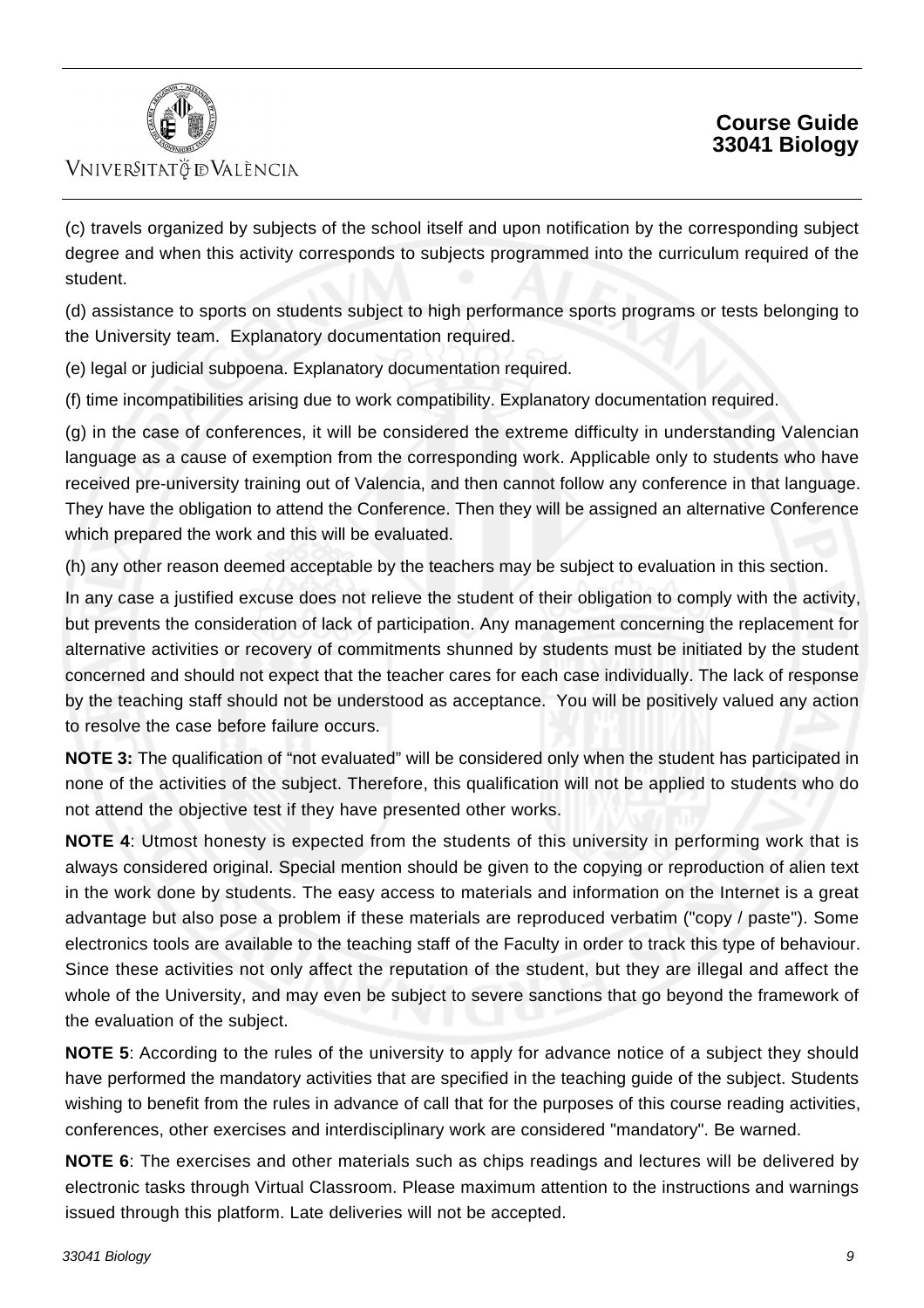

## Vniver§itatğ dValència

# **REFERENCES**

#### **Basic**

- Campbell, N., Reece, J.B. (2007) Biología. 7ª Ed. Editorial Médica Panamericana.
- Campbell, N., Reece, J.B., Taylor, M.R. (2009) Student Study Guide for Biology. Pearson.
- Reece J.B., Urry, L.A, Cain, M.L., Wasserman, S.A., Minorsky, P.V., Jackson, R.B. (2011) Campbell Biology. 9th ed. Pearson.
- Raven P., Johnson, G., Mason, K., Losos, J., Singer, S. (2008) Biology. McGraw Hill.
- Mader, S. (2008) Biology. McGraw Hill.
- Sadava, D., Heller, H.G., Orians, G.H., Purves, W.K., Hillis, D.M. (2008) Life: The Science of Biology. 8th Ed. Sinauer (versió castellana en Panamericana).
- Principles of Science, Principles of Biology. 2013 http://www.nature.com/principles

#### **Additional**

- Dawkins, R. (2000) El gen egoísta: las bases biológicas de nuestra conducta. Salvat. Col. Ciencia.

- Regis, E. (2009) ¿Qué es la vida?. Editorial Espasa Calpe.
- Lorigen de les espècies de Charles Darwin. Versió original (facsímil de la primera edició): Cambridge MA, Harvard University Press, 1964. Versió catalana de la primera edició (1859): Barcelona, Edicions 62, 2009. Versió castellana de la sisena edició (1872): Madrid, Alianza, 2009. Versió resumida (anglès, castellà i català) i il·lustrada: València, PUV/IEC, 2009.
- Lalueza, C. (2013) Palabras en el tiempo. Edicions Crítica.
- Navarro, A. (2006) Contra Natura: lessència conflictiva del món viu. Ed. Bromera/PUV. Versió castellana, PUV, 2009.
- Solé, R. (2009) Redes complejas. Tusquets. Versió catalana, Ed. Empúries, 2009.
- Carson, R. 2010. Primavera Silenciosa. Ed. Crítica.
- Martínez, I., Arsuaga, J.L. (2002) Amalur: Del átomo a la mente. Temas de Hoy, 2ª Ed.
- Birkhead, T. 2007. Promiscuidad. Ed. Laetoli.
- Gould, S. J. (2006) El pulgar del panda. Editorial Crítica.
- Diamond, J. (1999). ¿Por qué es divertido el sexo?: la evolución de la sexualidad humana. Ed. Debate.
- Carbonell, E., 2007. La consciencia que crema. Editorial Ara.

## **ADDENDUM COVID-19**

#### **This addendum will only be activated if the health situation requires so and with the prior agreement of the Governing Council**

The Course Guide here presented considers the term implemented in a perfect setting, free of a pandemic and free of restrictions on distance and/or confinement, therefore, with full attendance at all levels. Based on this scenario and with the experience gained this past year, it is possible to foresee certain restrictions in case the situation recommends restrictions regarding distance or even confinement.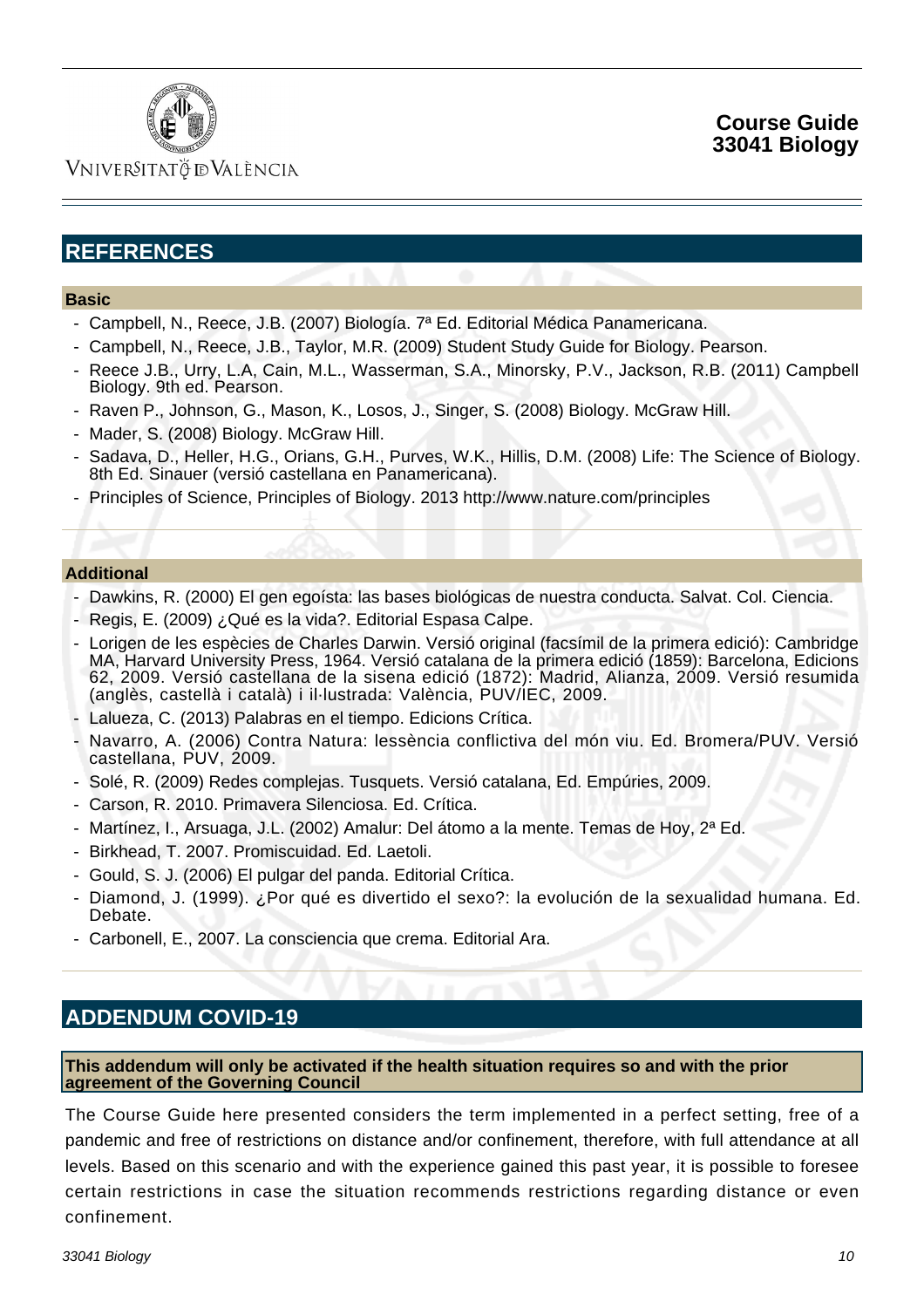

## **Course Guide 33041 Biology**

### **1 and 2) Contents and volume of work.**

No change is expected (content and workload does not change, only methodology and evaluation).

### **3) Methodology.**

3.1) The in person activities of theory classes would be replaced, depending on the technological tools available at the time of course development, by the following methodologies:

- Synchronous video conference on BBC
- Videos of presentations at mmedia.uv.es
- Presentations delivered in Virtual Classroom
- Presentations with extended notes in Virtual Classroom

- Proposals for activities to solve Virtual Classroom Questionnaires and delivery of tasks and questions by Virtual Classroom

3.2) The conference activity will be planned based on the possibility of attendance:

- situation of semi-attendance: the realization of the 4 lectures in face-to-face format with the attendance of only half the students to each one, so that each student would attend 2 and access two others in recorded format.

- situation of non-attendance: the realization of the 4 conferences previously recorded.

3.3) Group supervisions in the classroom, normally in person, will be developed using the following online tools:

- Synchronous video conference on BBC
- Synchronous chats in Virtual Classroom
- Asynchronous or synchronous forums in Virtual Classroom

3.4) The supervisions and questions would use the following methodologies:

- Synchronous chats in Virtual Classroom
- Asynchronous forums in Virtual Classroom
- Direct teacher-student communication through institutional mail